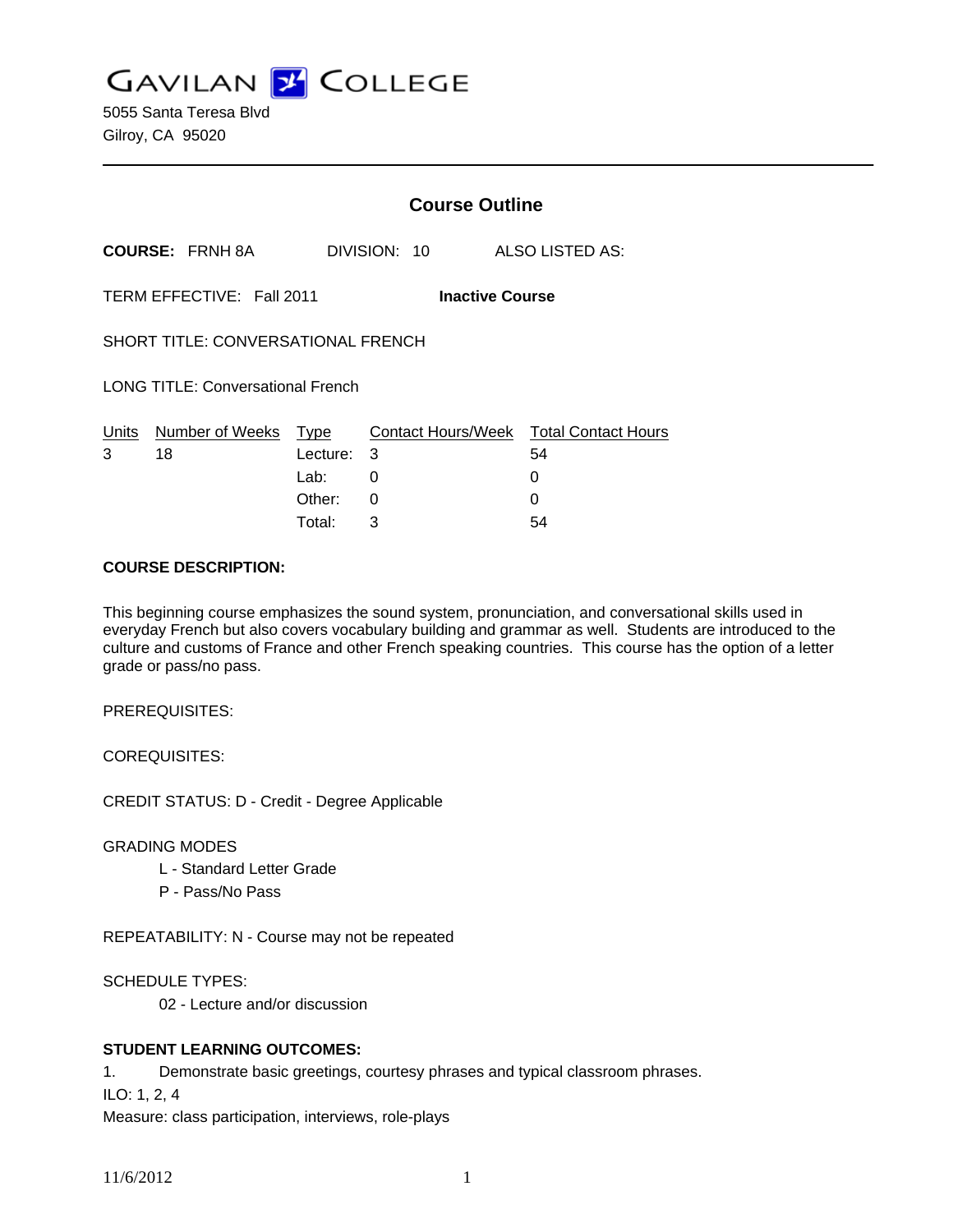2. State personal information in spoken and written form.

ILO: 1, 2, 4

Measure: homework assignments, dialogues, exams

3. Pronounce, spell, and use vocabulary for the names of objects, people, places, and activities in each of the familiar topic areas.

ILO: 1, 2, 4

Measure: homework, aural/oral test, written exam

4. Identify French-speaking cities and countries and places of interest.

ILO: 1, 2

Measure: group participation/class discussion, tests

5. Ask and answer, in speech or print, yes-no and information questions in the present tense in topics areas such as self, home life, activities, and food.

ILO: 1, 2, 4, 6

Measure: homework, aurla/oral test, written exam

6. Discuss important cultural aspects/customs of France and other French-speaking countries in respect to school, family, register, leisure activities and other areas.

ILO: 1, 2,3,4

Measure: group participation/class discussion, tests

## **CONTENT, STUDENT PERFORMANCE OBJECTIVES, OUT-OF-CLASS ASSIGNMENTS**

Inactive Course: 09/26/2011

4 Hours

CONTENT: Student will receive course syllabi and will be apprised of course requirements and procedures. Students will practice commands and expressions used in the language classroom. They will state numbers with the purpose of being able to tell time and the alphabet to be able to spell words.

HOMEWORK: Students will do workbook exercises, view instructional videos and do listening exercises with accompanying comprehension questions.

COURSE OBJECTIVES: Students will recognize and use the classroom expressions and commands. They will practice telling time. They will recognize the alphabet as they request spelling of new words.

8 Hours

CONTENT: Students will exchange personal information. They will study and use vocabulary to make physical descriptions. They will be introduced to subject pronouns and use them with the verb être (to be) in the present tense in both affirmative and negative forms. They will differentiate and practice familiar and formal salutations. They will read about a French-speaking city or country.

HOMEWORK: Students will do workbook exercises, view instructional videos and do listening exercises with accompanying comprehension questions.

COURSE OBJECTIVES: Students will practice giving personal information and describing physical appearance. They will use the present tense in all forms. They will relate differences in use of formal and informal salutations and identify the use of space among the French speaking. They will locate a Frenchspeaking city or country and identify important places of interest.

8 Hours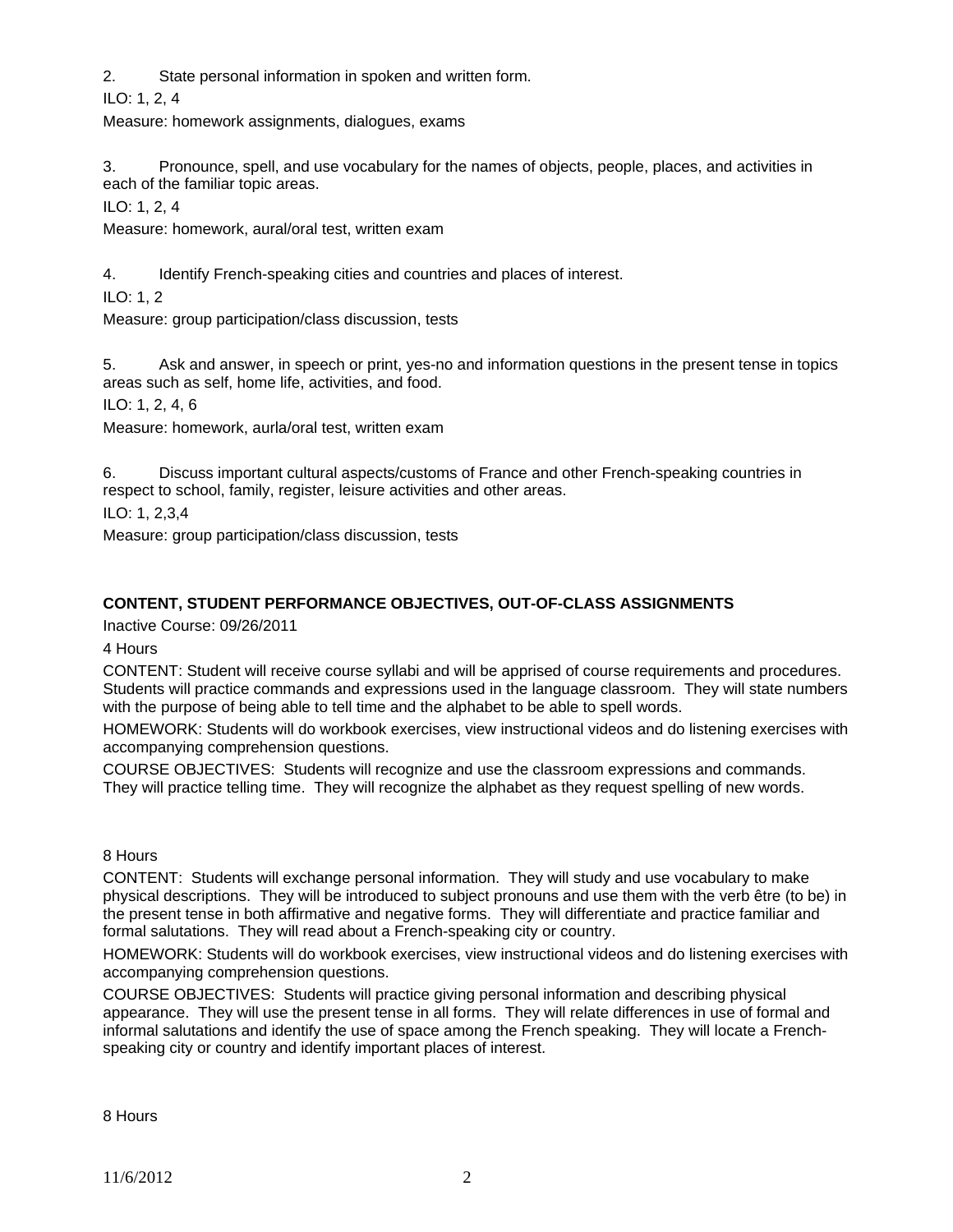CONTENT: Students will use vocabulary related to drink in a café and will express likes and dislikes. They will give and respond to compliments. They will use the irregular verb aller (to go) and the conjugations of regular -er verbs. They will employ definite articles in order to make complete sentences. Students will read about the French café and its place in French social life. They will read about a French-speaking city or country.

HOMEWORK: Students will do workbook exercises, view instructional videos and do listening exercises with accompanying comprehension questions.

COURSE OBJECTIVES: Students will use the present tense to talk about their preferences and will practice making offers of food or drink and will accept and refuse those of others. They will recognize the importance of the café and will evaluate differences in cultures. They will locate a French-speaking city or country and identify important places of interest.

#### 8 Hours

CONTENT: Students will use vocabulary to identify family and friends and talk about home life. They will use indefinite articles. They will study the irregular verb avoir (to have) and will also use it in the expression "il y a" (There is/are). They will practice possessive adjectives. They will read about the use of familiar and formal subject pronouns (Tu/Vous) as a socially distancing concept and the importance of family. They will read about a French-speaking city or country.

HOMEWORK: Students will do workbook exercises, view instructional videos and do listening exercises with accompanying comprehension questions.

COURSE OBJECTIVES: Students will discuss the theme of family and closeness in French culture as well as identify relations of kinship and friendship of their own. They will locate a French-speaking city or country and identify important places of interest.

#### 7 Hours

CONTENT: Students will review material from the first half of the semester.

HOMEWORK: Students will study vocabulary using flashcards and listen to the audio program. They will prepare an oral presentation about their families.

COURSE OBJECTIVES: Students will review as well as give an oral presentation in front of the class.

#### 8 Hours

CONTENT: Students will use vocabulary to speak about personal attributes, clothing, people and things and about activities that people do at home and in their professions. They will practice the irregular verb faire (to do). They will form question with interrogative words like qui, que, and quel. They will read about American influence on other cultures, especially that of the invasion of English words in French vocabulary and the ever-present McDo (Mc Donald's fast food). They will read about a French-speaking city or country.

HOMEWORK: Students will do workbook exercises, view instructional videos and do listening exercises with accompanying comprehension questions.

COURSE OBJECTIVES: Students will describe people, personalities and activities. They will discuss and evaluate the influence America has on other countries. They will locate a French-speaking city or country and identify important places of interest.

#### 8 Hours

CONTENT: Students will use vocabulary to talk about time and schedule while using the immediate future tense. They will use the preposition à as a preposition of place to use with the verb aller to talk about places of destination. They will also employ the impératif (commands). They will read about cultural misunderstandings and the use of the bise (kiss) as a salutation. They will read about a French-speaking city or country.

HOMEWORK: Students will do workbook exercises, view instructional videos and do listening exercises with accompanying comprehension questions.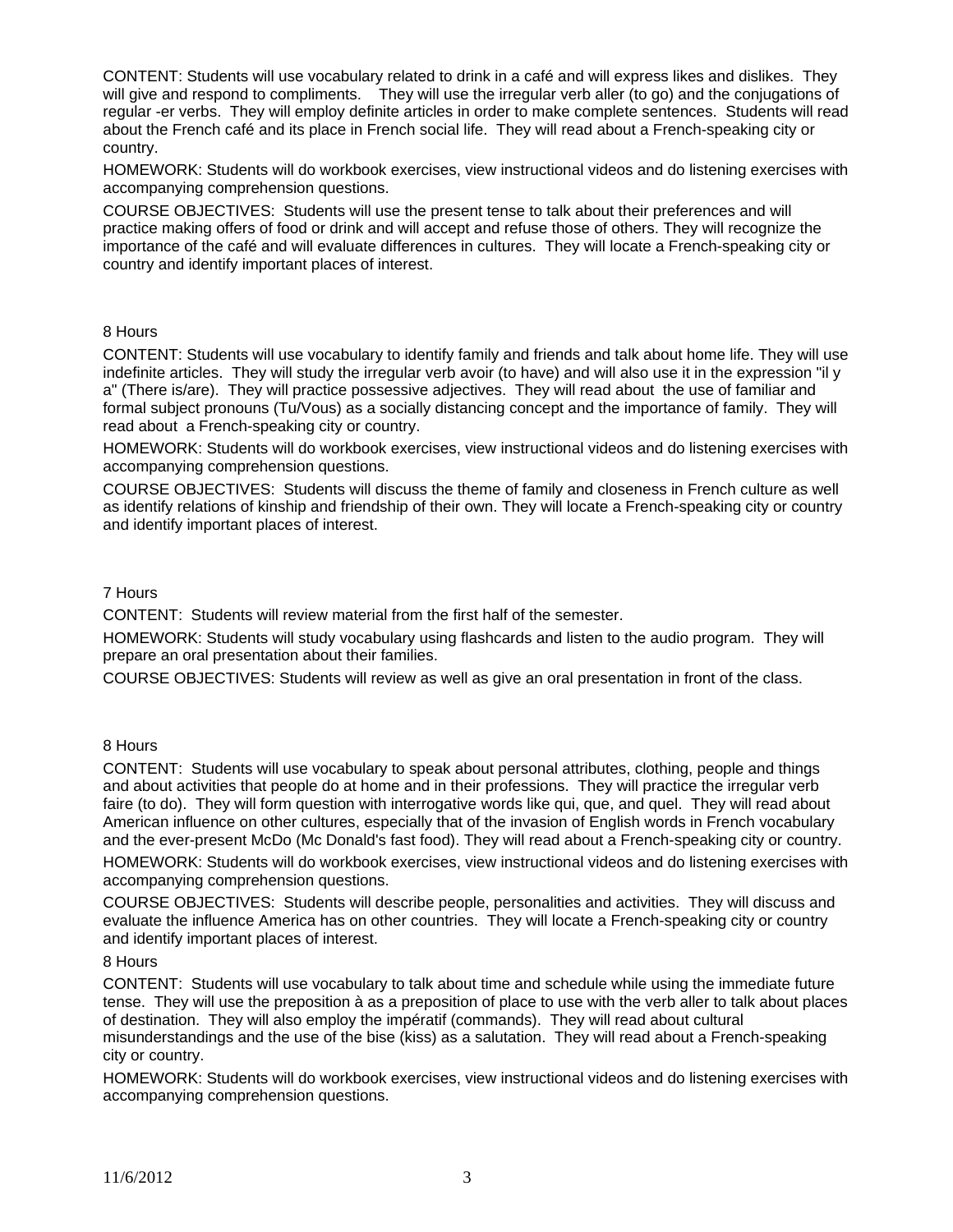COURSE OBJECTIVES: Students will employ the future tense to discuss planned activities. They will identify areas of cultural misunderstanding They will locate a French-speaking city or country and identify important places of interest.

2 Hours

## **METHODS OF INSTRUCTION:**

Pair work, small or large group discussion, role-play, peer interviews, pronunciation drills, oral presentations, guided readings, vocabulary development, dictation, basic sentence writing, guided writing. Lab hours consist of listening, speaking, reading and writing activities with CDs, software or internet.

# **METHODS OF EVALUATION:**

| The types of writing assignments required:              |               |  |  |  |  |
|---------------------------------------------------------|---------------|--|--|--|--|
| Written homework                                        |               |  |  |  |  |
| The problem-solving assignments required:               |               |  |  |  |  |
| Quizzes                                                 |               |  |  |  |  |
| The types of skill demonstrations required:             |               |  |  |  |  |
| Other: Oral presentation                                |               |  |  |  |  |
| The types of objective examinations used in the course: |               |  |  |  |  |
| Multiple choice                                         |               |  |  |  |  |
| True/false                                              |               |  |  |  |  |
| Matching items                                          |               |  |  |  |  |
| Completion                                              |               |  |  |  |  |
| Other: Sentence writing                                 |               |  |  |  |  |
| Other category:                                         |               |  |  |  |  |
| None                                                    |               |  |  |  |  |
| The basis for assigning students grades in the course:  |               |  |  |  |  |
| Writing assignments:                                    | $10\% - 20\%$ |  |  |  |  |
| Problem-solving demonstrations: 20% - 40%               |               |  |  |  |  |
| Skill demonstrations:                                   | 20% - 40%     |  |  |  |  |
| Objective examinations: 10% - 15%                       |               |  |  |  |  |
| Other methods of evaluation: 0% - 0%                    |               |  |  |  |  |

## **REPRESENTATIVE TEXTBOOKS:**

Oates and Okuda, Entre Amis, Houghton Mifflin, 2006 Valette and Valette, Contacts, Houghton Mifflin, 2001 or other appropriate college level text. Reading level of text: 12.0 grade. Verified by: M. Sanidad Other Materials Required to be Purchased by the Student: accompanying cassettes and workbook

## **ARTICULATION and CERTIFICATE INFORMATION**

 Associate Degree: GAV F, effective 200870 CSU GE: IGETC: CSU TRANSFER: Transferable CSU, effective 200870 UC TRANSFER: Not Transferable